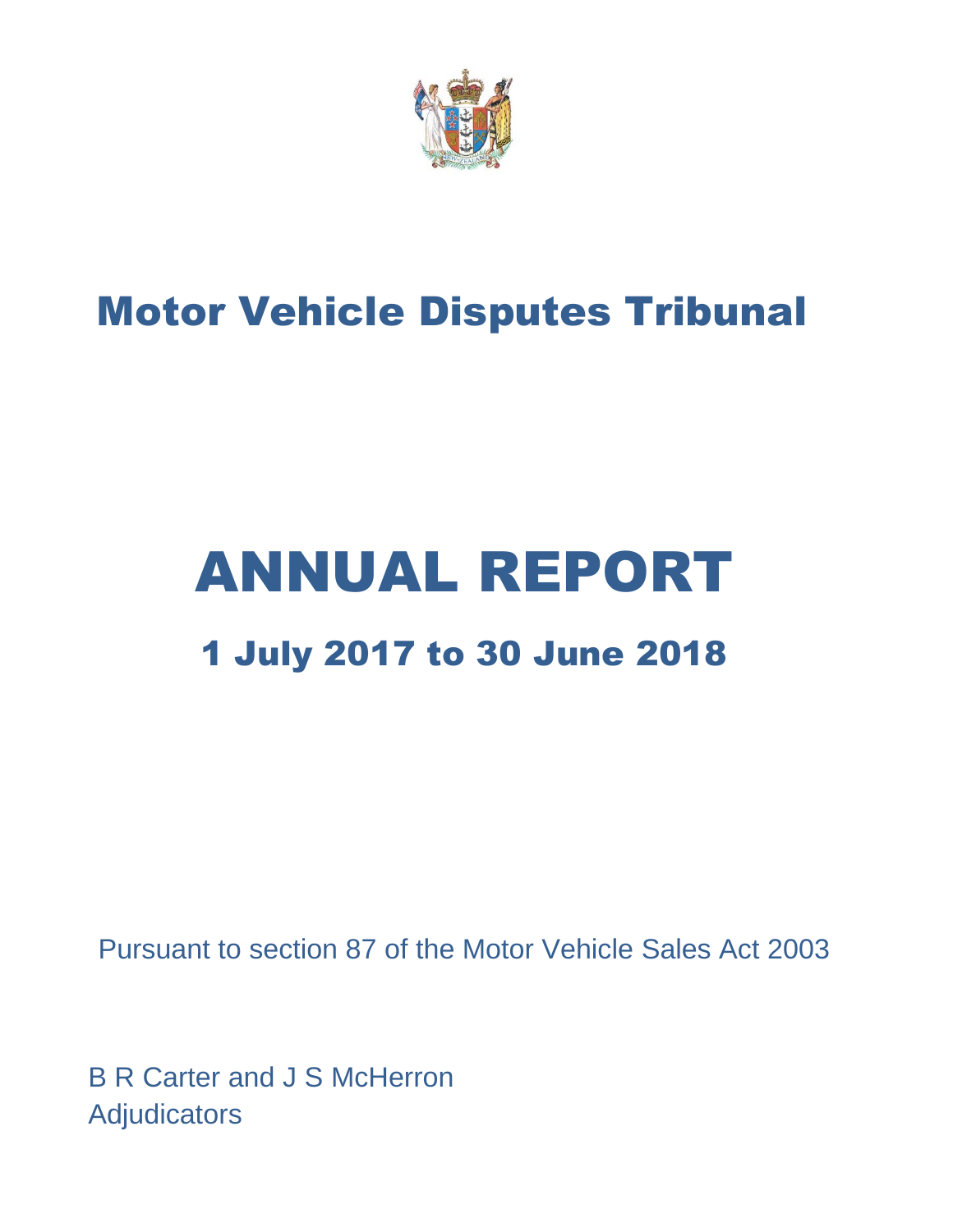# Period 1 July 2017 to 30 June 2018

## Dear Minister

Pursuant to section 87 of the Motor Vehicle Sales Act 2003 (the Act) we are pleased to submit the following Annual Report. In this Annual Report we:

- (a) summarise the applications the Motor Vehicle Disputes Tribunal has dealt with during the 2017-2018 financial year;
- (b) explain how those applications were resolved;
- (c) detail cases which, in our opinion, require special mention;
- (d) comment on the increasing use of audio-visual link technology in Tribunal hearings;
- (e) mention continuing co-operation with interested parties; and
- (f) make recommendations regarding amendments to the Act.

#### **1**. **Summary of applications dealt with**

The Tribunal received 487 applications in the 2017-2018 financial year, 88 more than last year and 145 more than in 2015-2016. This equates to a 42.39 % increase in applications to the Tribunal in the last two years. The Tribunal also handled 99 disputes that had been carried over from the previous year.

|                                                | Y/E 30/6/16 | Y/E 30/6/17 | Y/E 30/6/18 |  |
|------------------------------------------------|-------------|-------------|-------------|--|
| Total number of disputes filed during the year | 342         | 399         | 487         |  |
| Disputes carried over from previous year       | 43          | 60          | 99          |  |
| <b>TOTAL</b>                                   | 385         | 459         | 586         |  |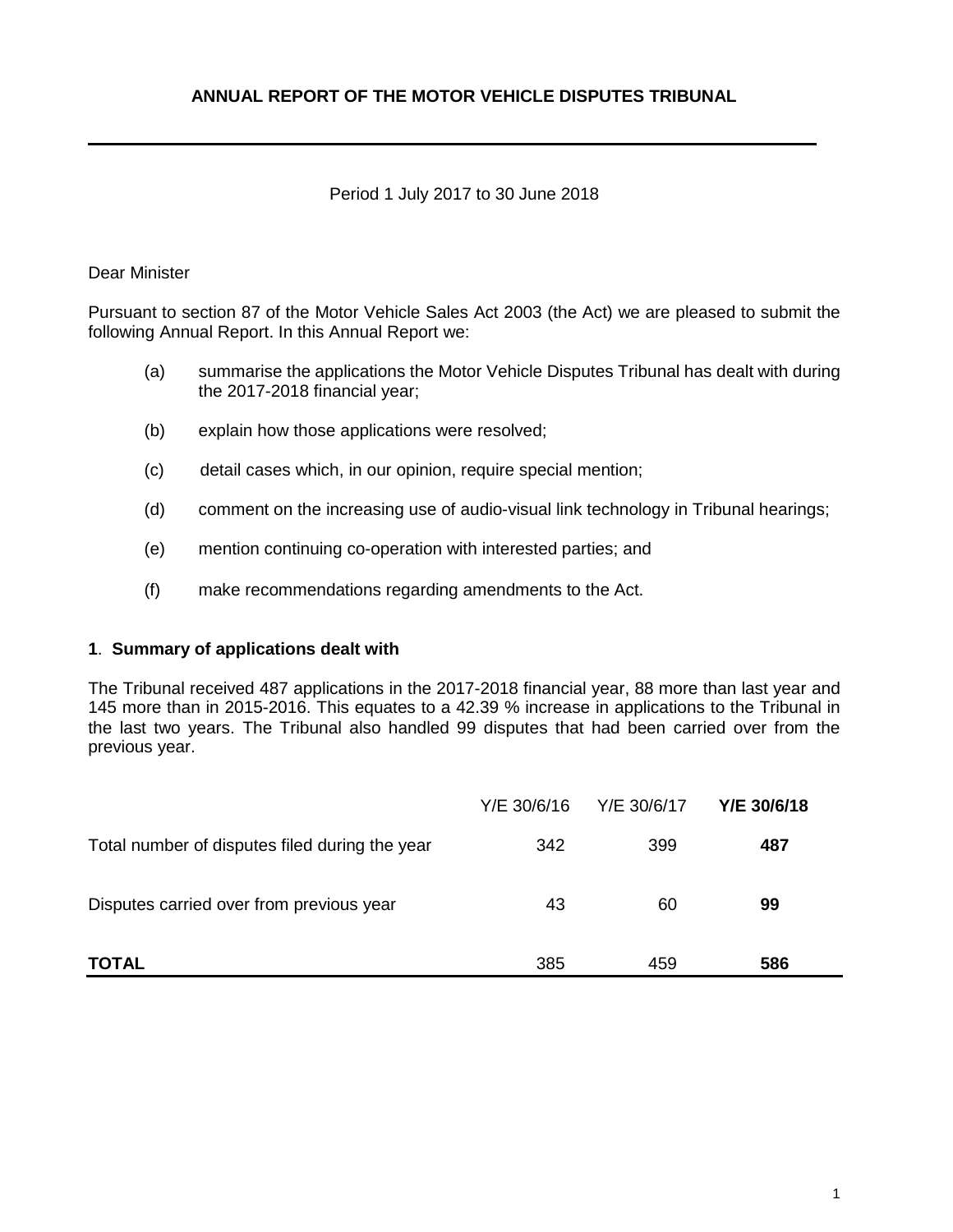Those applications came from throughout the country, with the majority involving traders based in Auckland. Ordinarily the Tribunal hears applications in the District Court closest to the Trader's place of business, although we are increasingly using video-conferencing facilities to improve the accessibility of the Tribunal to parties who are distant from the hearing venue and to ensure that matters are heard in a timely and cost-effective way.

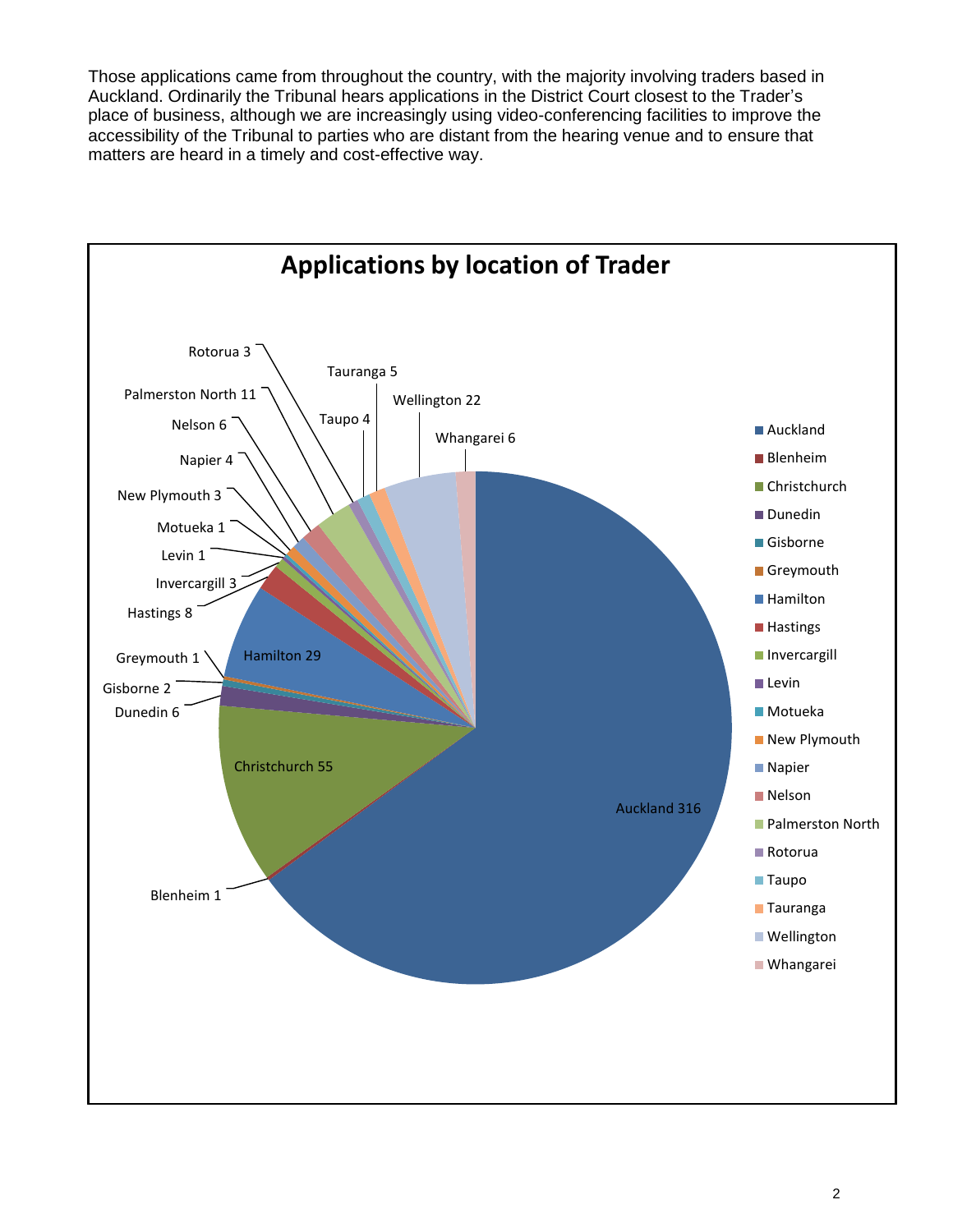# **2. Resolution of applications during the year**

Of the 586 matters before the Tribunal in 2017-2018, 187 (or 32%) were settled or withdrawn prior to a hearing. This reflects the Tribunal's aim to encourage the parties to resolve their disputes in a timely and cost-effective way, including by requiring the motor vehicle trader to discuss the application with the purchaser and make a written report to the Tribunal on the outcome of the settlement discussions.

A total of 354 applications proceeded to a hearing. Where a hearing is required, the Tribunal aims to have the matter heard and a decision issued within three months of the application being filed. In 2017-2018, 88% of all matters were resolved within three months of the date of filing the application, with 98% of all matters resolved within six months. The three month resolution rate is up from 84% in 2016-2017.

|                                                      | Y/E 30/6/16 | Y/E 30/6/17 | Y/E 30/6/18 |
|------------------------------------------------------|-------------|-------------|-------------|
| Disputes settled or withdrawn                        | 116         | 123         | 187         |
| Disputes heard                                       |             |             |             |
| (Including disputes carried over from previous year) | 209         | 237         | 302         |
| Applications unheard as at 30 June 2018              | 60          | 99          | 97          |
| <b>TOTAL</b>                                         | 385         | 459         | 586         |

#### **3. Cases that require special mention**

#### **(a) Non-compliance with warrant of fitness requirements**

This year the Tribunal has heard a number of cases involving vehicles that did not meet warrant of fitness requirements.

#### *(i) Vehicles being sold with a warrant of fitness older than one month*

The Land Transport Rule: Vehicle Standards Compliance 2002 requires that a person who sells a vehicle must ensure that it has a current warrant of fitness issued no more than one month before the delivery of the vehicle to the purchaser, unless they receive written confirmation from the purchaser that:

- if the warrant of fitness is current, they accept that the warrant of fitness was issued 1 month or more previous, or
- if the warrant of fitness is not current, they will not operate the vehicle except for the purpose of obtaining a warrant of fitness.

The Tribunal has seen numerous cases this year where motor vehicle traders have failed to comply with this basic requirement. In many of those cases, it was apparent that the trader had, or at least claimed to have, no knowledge of the requirement that vehicles must be sold with a recent warrant of fitness.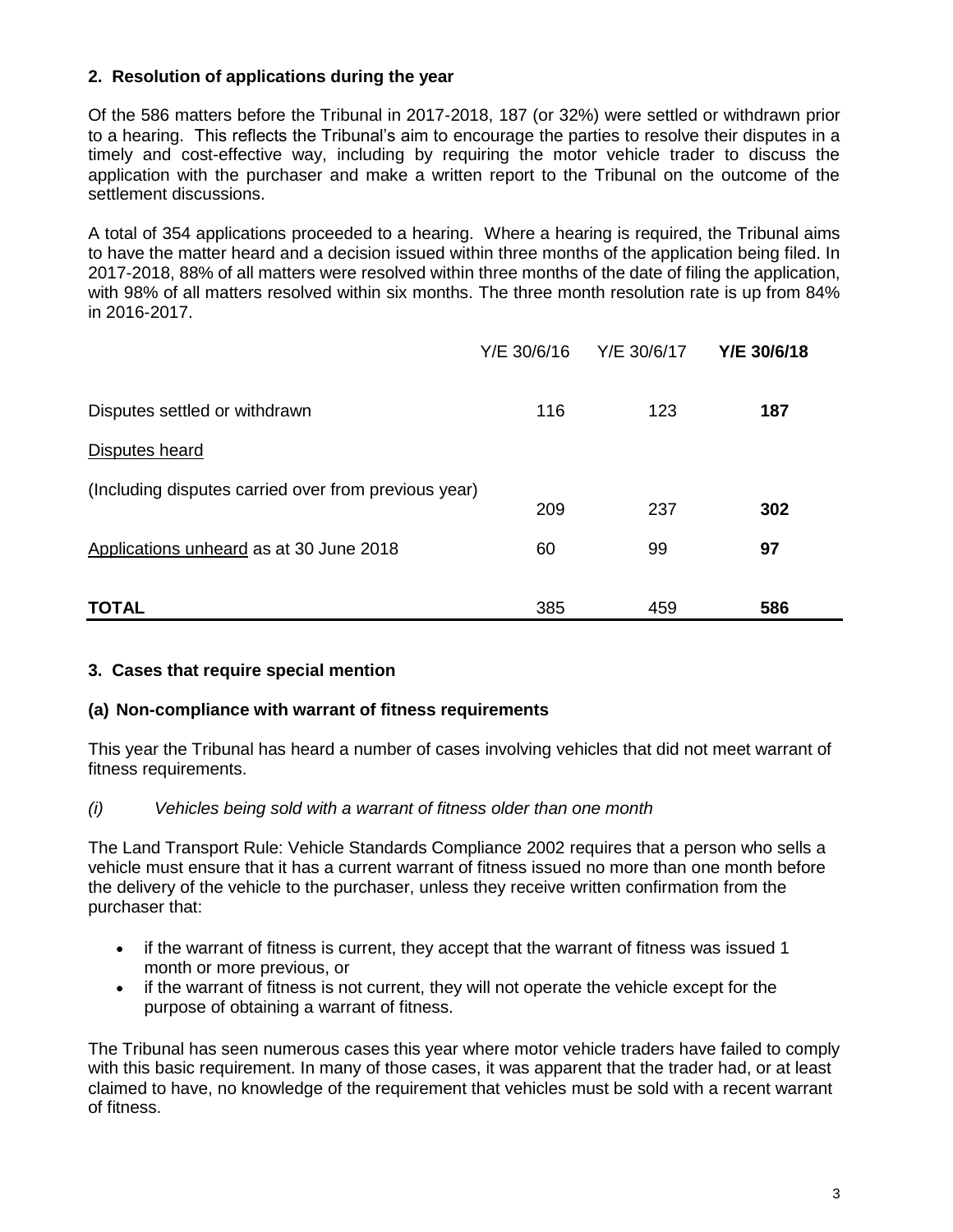In **Chandler v Fortis Cars Ltd,** the purchaser bought a Nissan Safari for \$15,995. The vehicle did not have a warrant of fitness issued within the previous month. Shortly after purchase, the left front wheel fell off. Mr Chandler managed to replace the wheel, but noticed that the vehicle's brakes were not functioning as they should. Mr Chandler had the vehicle assessed by a warrant of fitness inspector, who found several faults including significant chassis corrosion and a faulty brake booster, both of which meant the vehicle was not of warrantable standard and was unsafe. The Tribunal allowed Mr Chandler to reject the vehicle and ordered that Fortis Cars refund the purchase price.

In **Leece v Brent Smith**, the purchaser bought an Audi A4 for \$6,995. The vehicle did not have a warrant of fitness issued within the previous month. The vehicle had pre-existing faults with its rear number plate light, wiper blades and brake vacuum pump that all would have caused the vehicle to fail a warrant of fitness inspection if one had been performed before the vehicle was sold to Mr Leece. The Tribunal ordered that Brent Smith refund the purchase price to Mr Leece.

In **Mather v Coraw Eskerie trading as Cheap Reliable Cars**, Mr Mather purchased a Subaru Impreza for \$2,800. The vehicle did not have a recent warrant of fitness and had several pre-existing faults that would have failed a warrant of fitness inspection, including a leaking power steering pump, worn brake pads, missing bonnet hinges and a broken taillight. The Tribunal ordered that Coraw Eskerie should compensate Mr Mather for the cost of rectifying the vehicle's faults.

#### *(ii) Vehicles being sold with a recent warrant of fitness but with pre-existing faults that should have caused the vehicle to fail the inspection*

The Tribunal has also seen many cases this year where, despite having a warrant of fitness issued within the previous month, the vehicle nonetheless had several pre-existing faults that should have caused it to fail the pre-purchase warrant of fitness inspection.

In **Cabaret v Robert Allen Wholesale Ltd**, Ms Cabaret acquired a vehicle that had several preexisting defects, including a badly worn front tyre, worn sway bar links and suspension components and a damaged hanger bearing. These faults made the vehicle unsafe and should each have caused the vehicle to fail the pre-purchase warrant of fitness inspection. Ms Cabaret rectified the faults herself, and the Tribunal ordered Robert Allen Wholesale to compensate her for those costs.

In **Ruakere v Free to Sell Northland Ltd**, the Ruakere family bought a camper van for use on family camping trips. Despite having recently passed a warrant of fitness inspection, the vehicle's rear seats (which were intended to be used by the Ruakeres' children) and seatbelt mounts were not properly attached to the vehicle and did not comply with warrant of fitness requirements. Under cl 7 of the Inservice Certification (WoF and CoF) Vehicle Inspection Requirements Manual, all seatbelts must be securely fixed to the vehicle's structure and all seats and seat anchorages must be safe, strong, in sound condition and compatible in strength with each other and with the vehicle structure. Seats and seat anchorages must also be securely attached to the vehicle structure. The rear seats and seatbelts did not comply with these requirements and were unsafe. The Ruakeres rectified the faults themselves, and the Tribunal ordered that Free to Sell Northland must compensate the Ruakeres for the cost they incurred.

These cases give the Tribunal increasing concern that some traders may not understand their obligation to ensure that the vehicles they sell have a warrant of fitness issued within the last month, and that some warrant of fitness issuers are failing to exercise sufficient rigour to ensure the vehicles they inspect meet warrant of fitness requirements. In addition to raising our concerns in this Report, we will continue to share our concerns with the New Zealand Transport Agency, Ministry of Transport and other interested parties.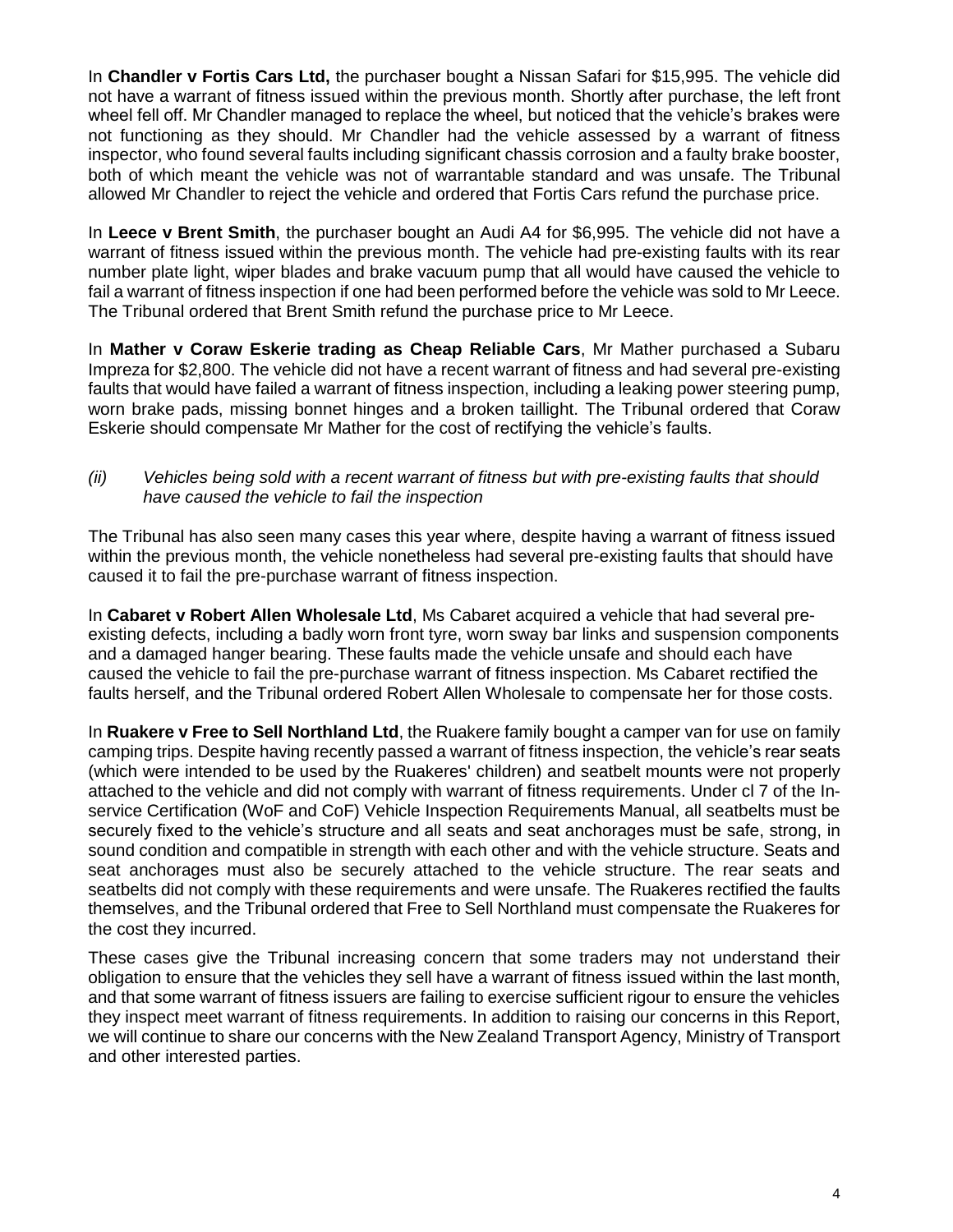## **(b) Contracting out of the Consumer Guarantees Act**

The Tribunal has, in previous Annual Reports, commented on cases where traders have improperly attempted to contract out of the Consumer Guarantees Act 1993. This remains an ongoing issue.

The Tribunal continues to regularly see instances where traders have purported to contract out of their obligations under the Consumer Guarantees Act 1993, but have not done so according to the narrow criteria in section 43 of that Act. For example, in **Betts v 3G Autos Ltd,** a vehicle was sold with pre-existing faults that led to significant engine damage. The trader alleged that it sold the vehicle on the basis that "no warranty will be given or implied." The Tribunal concluded that the trader had not validly contracted out of the Act, and that its conduct was likely to breach s 13(i) of the Fair Trading Act 1986, which prohibits misleading representations about a consumer's rights.

The Tribunal also continues to see many cases where traders sell expensive extended warranty agreements to consumers as optional extras. Then, if problems arise with the vehicle, purchasers are told they must seek assistance from the warranty company rather than from the trader under its Consumer Guarantees Act obligations.

The Tribunal has suggested to previous Ministers that consideration ought to be given to further public education campaigns on consumers' rights and traders' obligations under the Consumer Guarantees Act. We repeat that recommendation, and consider that consumers and traders would benefit greatly from more information about the Act and how it applies to the motor vehicle industry.

In that regard, we note the continuing efforts being made by the Consumer Protection team at the Ministry of Business, Innovation and Employment to provide information to consumers and traders, and that the Commerce Commission has made the motor vehicle industry a focus area for its enforcement and education efforts in 2018/2019. We express hope that these agencies' actions will assist motor vehicle traders and consumers in better understanding the application and scope of the Consumer Guarantees Act and other consumer protection laws such as the Fair Trading Act and Credit Contracts and Consumer Finance Act 2003.

#### **4. Use of audio-visual link facilities**

Many consumers purchase vehicles from dealers based in a different part of the country (most commonly Auckland). The Tribunal's hearings are ordinarily held in the town or city nearest the dealer's premises and, historically, any consumer wanting to bring a claim against the dealer was required to travel to that town or city for the hearing. This requirement often resulted in the affected consumer incurring significant travel and accommodation costs, as well as taking time off work to attend the hearing (in many cases unpaid), and created a barrier to consumers accessing justice.

In light of this, the Tribunal has made a conscious effort to adopt the use of audio-visual link (AVL) technology, which allows parties to appear by video link. This means that remote parties, if they choose, can appear at the hearing without having to incur the additional costs of travelling to a different town or city. To date, consumers and traders have been very receptive to the use of this technology, with 86 (24 %) of the Tribunal's hearings this year conducted with at least one of the parties attending by AVL. We are also finding that, when given the choice, with most parties choose to attend by AVL from their local courthouse rather than travel to attend the hearing.

Our experience is that the parties suffer no detriment because of the use of AVL, with the technology being adequate to ensure that the parties can properly participate in the hearing, and that the Tribunal is able to gather the evidence it needs to make the right decision. Accordingly, we intend to continue to support the use of AVL technology.